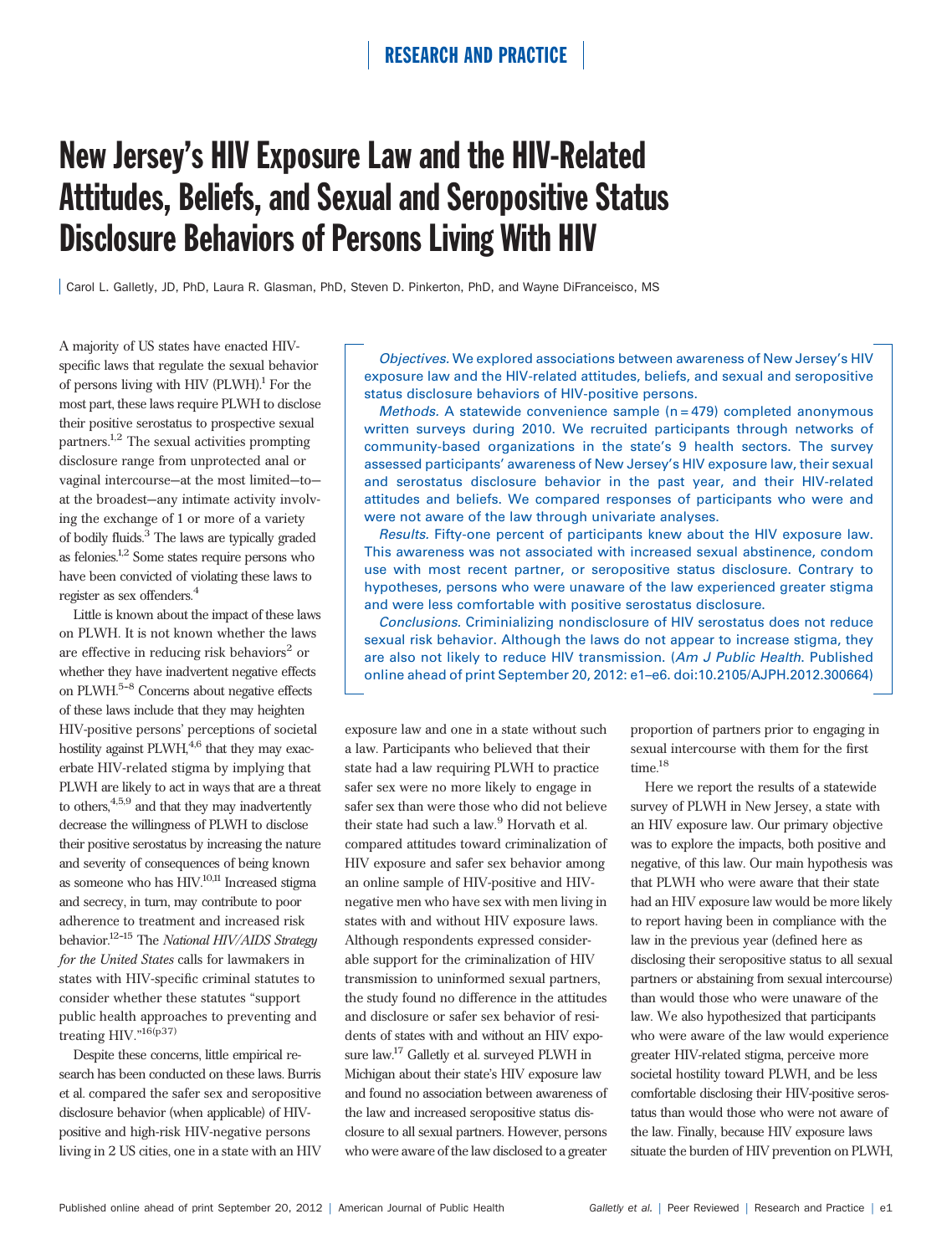we hypothesized that participants with knowledge of the law would perceive greater responsibility for preventing HIV infection and would be less willing to engage in risk behaviors with an HIV-negative partner than would those who were unaware of the law.

# **METHODS**

New Jersey's HIV exposure law requires persons who know that they have HIV to disclose their positive serostatus and receive the informed consent of sexual partners prior to engaging in "sexual penetration." Sexual penetration is defined broadly to include vaginal, anal, and oral sexual contact as well as the "insertion of the hand, finger or object into the anus or vagina."<sup>19</sup>

### Data Collection

Data were collected from samples of HIVpositive and HIV-negative participants. We have reported on the responses of HIV-positive participants here.

Eligibility criteria and recruitment. Individuals who met the following criteria were eligible to complete the study survey for PLWH: (1) they reported that they had HIV, (2) they had lived in New Jersey for at least 1 year, (3) they were aged 18 years or older, and (4) they could complete a self-administered survey written in English. Participants were recruited between March 22 and October 6, 2010, through flyers, print ads, and word of mouth by networks of community-based organizations in each of New Jersey's 9 health sectors. The project coordinator developed recruitment plans for each sector in conjunction with experts in each region. The number of persons recruited in each region was proportional to the number of PLWH in the region.

Survey administration. Participants completed anonymous, self-report, pen-and-paper questionnaires during group data collection sessions. To ensure data reliability, the sessions began with an overview of sample question types, response options, and definitions of key words used in the survey. Participants individually completed their surveys in rooms with tables amply spaced to provide privacy for multiple participants to complete surveys at the same time. When participants finished, they deposited their surveys in a ballot-type box to

protect anonymity. The questionnaire required 30 to 45 minutes to complete.

#### Measures

When possible, we used validated scales in the study instrument. We developed lawrelated scales through consultation with experts and focus group interviews and then refined them after pilot testing.

Demographic characteristics and awareness. Demographic items included age, gender, race and ethnicity, marital status, year of HIV diagnosis, and education. Participants were also asked whether they lived in New Jersey and if so, for how long. We assessed whether participants were aware that New Jersey had an HIV exposure law via a single item: "To the best of your knowledge, does New Jersey have a law that requires HIV-positive persons to tell their sex partners that they have HIV?" Response options were yes, no, and not sure. We merged the latter 2 categories for analyses.

Criminalization. Participants were asked to indicate which, if any, of 5 sexual circumstances should be criminalized. The first 3 items addressed sexual activities that PLWH engaged in without disclosure to their seronegative partner. The fourth and fifth items involved PLWH lying to an at-risk sexual partner about their HIV status and PLWH trying to infect a sexual partner. Responses were yes or no. We constructed a support for criminalization scale by summing participants' responses to the 5 items (Cronbach's  $\alpha$  = 0.73).

Prevention. Participants were asked to allocate responsibility for HIV prevention with the item, "Who is responsible for making sure that an HIV-negative person does not get HIV through sex?" The 5 response options ranged from "the HIV-positive person has full responsibility" to "the HIV-negative person has full responsibility."

Compliance. Participants were asked to indicate the number of persons they had vaginal, anal, or oral sexual intercourse with in the previous 12 months, the number of these partners who knew that the participant had HIV, the number of these partners whom the participant personally informed, and the number whom the participant personally informed prior to having vaginal, anal, or oral sexual intercourse with the partner. We considered participants who reported that they had been

sexually abstinent during the past year or had informed all of their sexual partners prior to engaging in sexual intercourse with them to have been in compliance for the previous year.

Stigma. We assessed HIV-related stigma, defined as the internalization of negative character traits associated with being a PLWH,<sup>20</sup> through a series of 18 first-person statements PLWH might make about themselves (e.g., "I deserve a lot of credit for how well I have coped with HIV"; adapted from Westbrook and Bauman<sup>21</sup>;  $\alpha$  = 0.81). A second 20-item section assessed respondents' perceptions of the general public's attitudes toward PLWH (e.g., "Some people think you should be embarrassed about having HIV"; adapted from Westbrook and Bauman<sup>21</sup>). Likert-type response options on a 4-point scale ranged from strongly disagree to strongly agree  $(\alpha = 0.82)$ .

Status disclosure. We measured comfort with HIV-positive serostatus disclosure with a 12-item section assessing participants' comfort with telling others about, or having others know, their HIV-positive serostatus (e.g., "Most of the people I work with know I have HIV"). Response options ranged from strongly disagree to strongly agree ( $\alpha$  = 0.88).

Risk behavior. We assessed willingness to engage in risk behavior with 8 questions (e.g., "Would you be willing to have condomprotected vaginal or anal intercourse with an HIV-negative partner if your partner did not know you have HIV?"). Response options were yes or no  $(\alpha = 0.81)$ .

### Statistical Analyses

A series of univariate analyses comparing participants who were or were not aware that New Jersey had an HIV exposure law determined whether awareness of the law was associated with hypothesized behaviors and attitudes. Additional univariate analyses compared participants who were or were not in compliance with the law. We assessed the statistical significance of intergroup differences with Pearson  $\chi^2$  for categorical data and the Mann-Whitney  $U$  test for numerical variables.

Multiple logistic regressions analyzed whether significant associations between awareness of the law and scores on attitudinal scales persisted after adjustment for covariates. We also used multiple logistic regression to assess the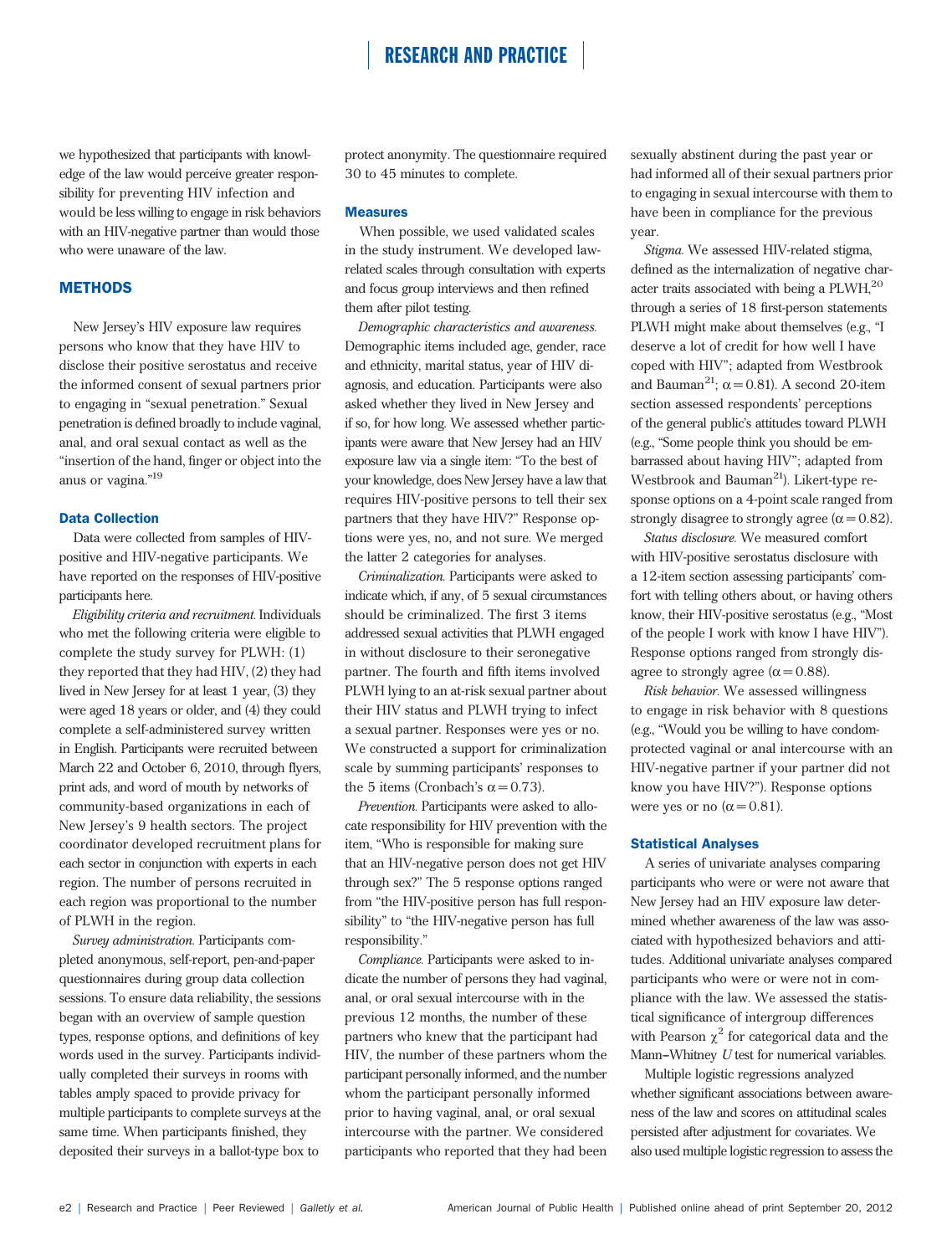relative contributions of predictors of compliance with the law. We entered factors that were significantly associated with compliance at  $P<.1$  in univariate analyses into the regression models. We set the  $\alpha$  level for statistical significance at  $P = .05$  for all analyses.

# RESULTS

We screened 1173 HIV-positive and HIVnegative persons for participation. Of those screened, 723 were eligible and participated. We report on results for PLWH  $(n=493)$ . We excluded 14 PLWH surveys because of missing data on key variables. The final sample comprised 479 persons. Seven persons identified as transgender, and their data were excluded from gender-related analyses.

Table 1 summarizes the demographic characteristics of the sample. Forty-five percent of the participants were female. Two thirds were African American, 16% were Hispanic, and 13% were Caucasian. The mean age was 46.3 years (range  $= 19 - 66$  years).

Just over half of participants  $(51\%)$  were aware that New Jersey has a criminal HIV exposure law. Younger persons and persons diagnosed more recently were less likely than older respondents and those diagnosed earlier to be aware of the law (mean age of aware and unaware participants, respectively = 47.3 and 45.3;  $z = -2.347$ ;  $P = .02$ ; mean year of diagnosis for aware and unaware participants, respectively = 1996 and 1998;  $z = -3.511$ ;  $P<.001$ ). No other demographic variables were associated with awareness of the law.

The majority of participants supported the criminalization of nondisclosure of HIVpositive status: just over half of participants (54%) believed it should be against the law for PLWH to engage in condom-protected sexual intercourse with partners who are unaware of the other's HIV-positive status, and more than two thirds (69%) believed that it should be against the law for PLWH to have oral sex with an uninformed partner. Most participants (87%) believed that it should be a crime for a PLWH to have unprotected vaginal or anal intercourse with an uninformed partner.

### **Compliance**

Two thirds (66%) of participants had been sexually active in the previous year. Of these,

| TABLE 1—Demographic Characteristics of HIV-Positive Participants in Survey of Awareness |
|-----------------------------------------------------------------------------------------|
| of and Attitudes Toward New Jersey's HIV Exposure Law: March-October, 2010              |

| Characteristic                    | Men, No. (%) | Women, No. (%) | Total, No. (%) |
|-----------------------------------|--------------|----------------|----------------|
| Total                             | 256 (55)     | 213 (45)       | 469 (100)      |
| Race/ethnicity                    |              |                |                |
| Black                             | 170 (66)     | 145 (68)       | 315 (67)       |
| Hispanic                          | 41 (16)      | 33(16)         | 74 (16)        |
| White                             | 36 (14)      | 26 (12)        | 62 (13)        |
| Other or unknown                  | 9(4)         | 9(4)           | 18(4)          |
| Exposure                          |              |                |                |
| <b>MSM</b>                        | 82 (32)      | .              | 82 (17)        |
| IDU                               | 65 (25)      | 63 (30)        | 128 (28)       |
| MSM/IDU                           | 20(8)        | .              | 20(4)          |
| Heterosexual                      | 88 (35)      | 147 (70)       | 235 (51)       |
| Marital status <sup>a</sup>       |              |                |                |
| Married                           | 40 (16)      | 30(14)         | 70(15)         |
| Long-term relationship            | 54 (21)      | 80 (38)        | 134 (29)       |
| Single                            | 161 (63)     | 100 (48)       | 261 (56)       |
| Age, <sup>a</sup> y               |              |                |                |
| 18-29                             | 10(4)        | 12(6)          | 22(7)          |
| $30 - 39$                         | 29 (11)      | 36(17)         | 65 (14)        |
| $40 - 49$                         | 105(41)      | 98 (46)        | 203 (43)       |
| >49                               | 110 (43)     | 64 (31)        | 174 (37)       |
| Education                         |              |                |                |
| < high school diploma             | 65 (26)      | 73 (35)        | 138 (30)       |
| High school diploma or equivalent | 91 (36)      | 73 (34)        | 164 (35)       |
| Some college or more              | 96 (38)      | 71 (31)        | 167 (35)       |
| Monthly income, \$                |              |                |                |
| $0 - 999$                         | 78 (31)      | 60 (28)        | 138 (29)       |
| 1000-1999                         | 106 (42)     | 100 (47)       | 206 (44)       |
| $\geq 2000$                       | 70 (27)      | 51 (24)        | 121 (26)       |
| HIV diagnosis, y                  |              |                |                |
| < 1986                            | 31(12)       | 16(8)          | 47 (10)        |
| 1987-1994                         | 65 (25)      | 56 (26)        | 121 (26)       |
| 1995-2002                         | 90 (35)      | 76 (36)        | 166 (35)       |
| 2003-2011                         | 70 (27)      | 65 (31)        | 135 (29)       |

Note. IDU = intravenous drug user; MSM = men who have sex with men. We excluded 7 participants who self-identified as transgender. Three surveys were missing responses for gender; 4 each for exposure, marital status, and income; and 5 for age. Totals may not add up to 100% because of rounding.

<sup>2</sup>Male and female participants differed significantly on relationship status ( $x^2$ <sub>(df = 1</sub>) = 16.530; P < .001) and age ( $x^2$ <sub>(df = 1)</sub> = 0.530; P 12.299;  $P = .02$ ).

5% reported engaging solely in oral sex. The majority (83%) of participants reported being in compliance with the law in the previous year. Sexually abstinent participants were in compliance with the law by definition, in that they had no uninformed sexual partners in the previous year. Nearly three quarters of participants who had engaged in anal or vaginal intercourse in the previous year (74%) were also

in compliance with the law: these participants reported having informed all of their sexual partners of their HIV-positive serostatus prior to engaging in intercourse.

We found 5 demographic variables and 3 scale scores significantly associated with a participant having been in compliance with the law. Demographic factors associated with compliance were older age  $(z = -3.561)$ ;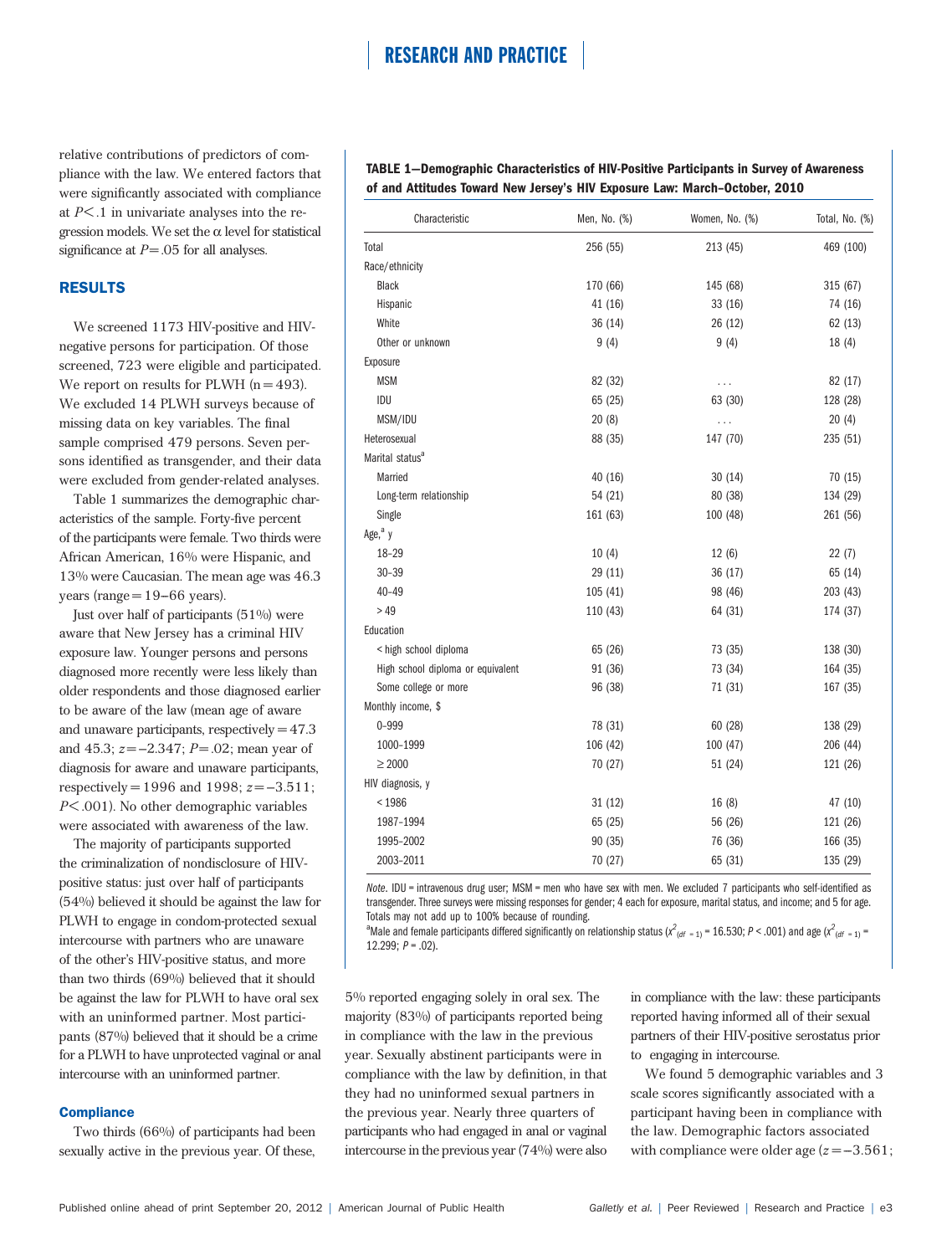$P<.001$ ), female gender ( $\chi^2_{(df=1)}$ = 7.671;  $P = .006$ ), self-identification as heterosexual  $(\chi^2_{(df = 1)} = 5.570; P = .02)$ , low educational attainment ( $\chi^2_{(df=1)}$  = 16.628; P = .005), and involvement in marriage or a long-term relationship ( $\chi^2_{(df=1)}$  = 16.524; P < .001). The 3 scale scores associated with compliance were reluctance to engage in risk behavior  $(z = -3.06; P = .002)$ , high degree of comfort with disclosure  $(z = -3.65, P < .001)$ , and support for criminalization of nondisclosed exposure to HIV ( $z = -6.35$ ;  $P < .001$ ). In regression analyses, 2 covariates remained significant: support for criminalization of nondisclosed exposure to HIV (odds ratio [OR] = 1.53; 95% confidence interval [CI] = 1.24, 1.88) and comfort with disclosure ( $OR =$ 0.50; 95% CI = 0.30, 0.83). Awareness of New Jersey's HIV exposure law was not associated with compliance.

# Effectiveness of the Law

The most direct tests of the effectiveness of the law were whether, in the previous year, participants who knew about the law were more likely than unaware participants (1) to have been sexually abstinent or (2) to have disclosed their status to all of their sexual partners prior to engaging in vaginal, anal, or oral intercourse with those partners for the first time (Table 2). The first test revealed no evidence of

this. Respondents who were aware of the law were more likely than those who were not aware to report having been sexually active (rather than sexually abstinent) in the previous year ( $\chi^2_{(df=1)}$  = 4.53; P = .03). We also found no significant difference in compliance with the law in the past year between sexually active participants who were aware of the law and those who were not  $(\chi^2_{(df=1)} = 0.05; P = 0.82)$ .

To further explore potential effects of the law, we compared aware and unaware participants on several other sexual behavior variables. Among sexually active participants, awareness of the law was not associated with having personally informed all sexual partners about their positive serostatus at some point in the sexual relationship (whether the partner was informed before the first sexual experience or after) or with participants reporting that all of their sexual partners knew that the participant had HIV, whether the participant informed the partners  $(\chi^2_{(df=1)}$ 0.533;  $P = 0.47$ ) or believed they were informed by another source  $(\chi^2_{(df = 1)} = 0.872;$  $P = 0.35$ ). Awareness of the law was not associated with having informed a greater proportion of partners  $(z = -0.906; P = .37)$ , with having fewer sexual partners in the previous year ( $z = -0.534$ ;  $P = .59$ ), or with having used a condom with the most recent sexual partner  $(\chi^2_{(df = 1)} = 1.153; P = 0.28)$ .

# Attitudes and Inadvertent Effects

Ninety percent of participants believed that PLWH should bear half or more than half of the responsibility for ensuring that HIV is not transmitted when serodiscordant partners engage in vaginal, anal, or oral intercourse, and one third (34%) believed that PLWH have full responsibility for ensuring that HIV-negative sexual partners do not contract HIV. We found no association between awareness of the law and perceived responsibility for HIV prevention (Table 2).

The majority of participants (85%) reported that they would not be willing to engage in unprotected anal or vaginal intercourse with an HIV-negative partner who was not informed that they had HIV. However, we found no association between awareness of the law and willingness to engage in unprotected sexual intercourse with an uninformed partner.

To examine potential negative effects of New Jersey's HIV exposure law on PLWH, we compared the responses of participants who were and were not aware of the law on scales assessing comfort with seropositive status disclosure, perceived societal hostility toward PLWH, and HIV-related stigma (Table 2). Contrary to our hypotheses, participants who were unaware of the law were less comfortable with seropositive status disclosure

| Variable                                                 | Aware, <sup>a</sup> No. (%) or Mean $\pm$ SD | Unaware, No. (%) or Mean $\pm$ SD | Cross-Group Comparison             |
|----------------------------------------------------------|----------------------------------------------|-----------------------------------|------------------------------------|
| Sexually abstinent for the past y                        | 72 (44)                                      | 91 (56)                           | $\chi^2_{(df=1)}$ = 4.53; P = .03  |
| In compliance with the law <sup>c</sup>                  | 195 (83)                                     | 189 (84)                          | $\chi^2_{(df=1)}$ = 0.035; P = .85 |
| Sexually active and in compliance with the law           | 123 (76)                                     | 98 (73)                           | $\chi^2_{(df=1)}$ = 0.054; P = .82 |
| Perceived responsibility for HIV prevention <sup>d</sup> |                                              |                                   | $\chi^2_{(df=1)}$ = 1.08; P = .87  |
| More for PLWH                                            | 108 (45)                                     | 110 (47)                          |                                    |
| Equal                                                    | 111 (46)                                     | 96 (41)                           |                                    |
| More for HIV-negative persons                            | 23(10)                                       | 26(11)                            |                                    |
| HIV-related stigma <sup>e</sup>                          | $1.86 \pm 0.38$                              | $2.02 \pm 0.42$                   | $z = -3.68$ ; $P < .001$           |
| Societal hostility <sup>e</sup>                          | $2.67 \pm 0.42$                              | $2.77 \pm 0.40$                   | $z = -2.06$ ; $P = .04$            |
| Comfort with disclosure <sup>e</sup>                     | $2.43 \pm 0.60$                              | $2.70 \pm 0.58$                   | $z = -4.79$ ; $P < .001$           |

Note. PLWH = persons living with HIV. Totals may not add up to 100% because of rounding.

<sup>a</sup>The sample size was  $n = 244$  (51%).

<sup>b</sup>The sample size was  $n = 235$  (49%).

c Defined as reporting having been sexually abstinent for the past year or having disclosed positive serostatus to all sexual partners in the past year.

<sup>d</sup>Responses on a 5-point scale, with 1, "the HIV-positive person has full responsibility," to 5, "the HIV-negative person has full responsibility."

<sup>e</sup>Responses on a 4-point scale, with 1, strongly disagree, to 4, strongly agree.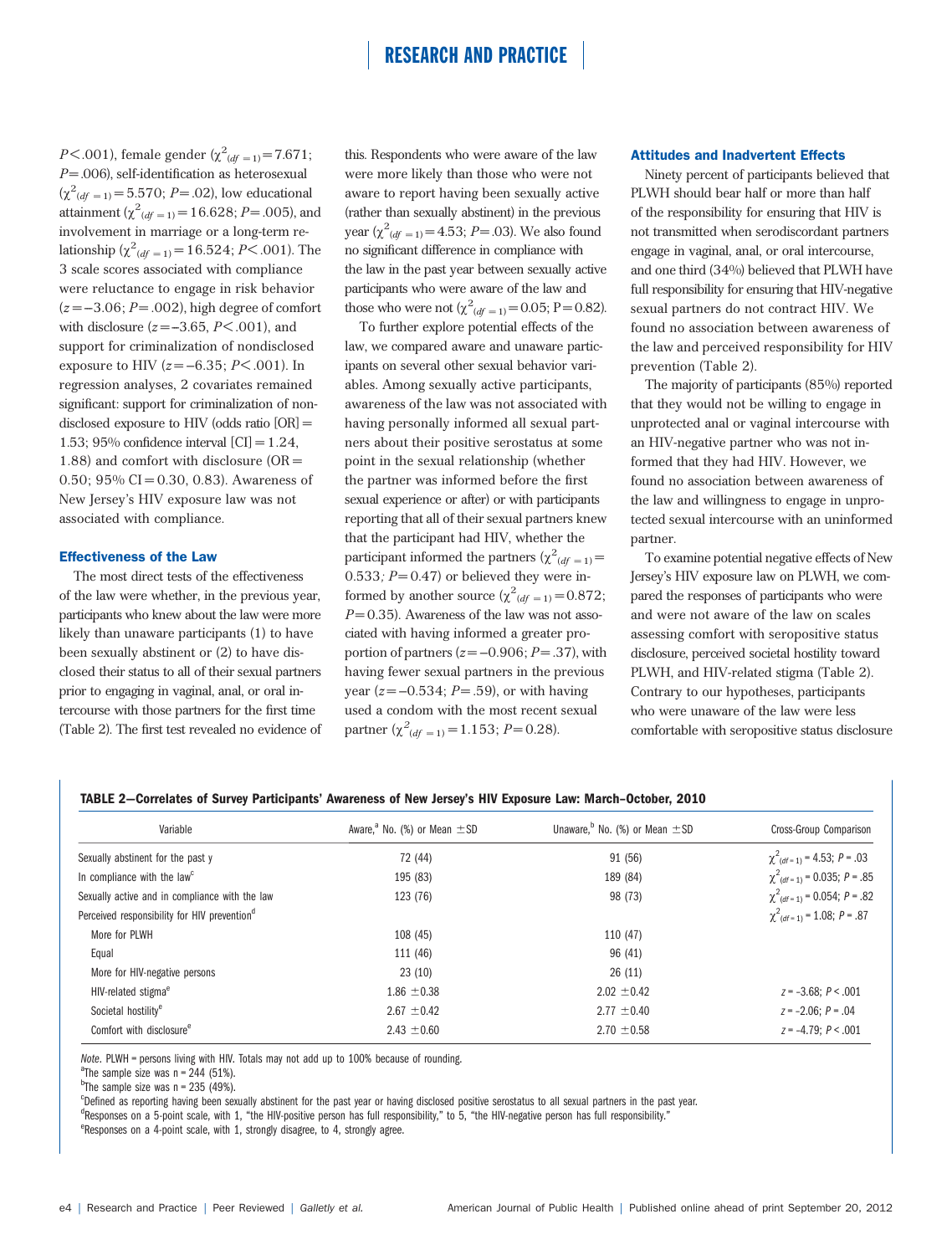$(z = -4.79; P < .001)$ , internalized more HIVrelated stigma  $(z = -3.68; P < .001)$ , and perceived more societal hostility toward PLWH  $(z = -2.06; P = .04)$  than did those who were aware of the law.

We used multiple logistic regression to analyze associations between each of these scale measures and awareness of the law, with adjustment for age and year of HIV diagnosis, which were themselves significantly related to awareness of the law. The associations between being unaware of the law and HIV-related stigma (OR =  $0.404$ ; 95% CI =  $0.242$ , 0.675) and discomfort with disclosure  $(OR = 0.506)$ ;  $95\%$  CI = 0.353, 0.726) persisted after adjustment for age and year of diagnosis. We found no significant association between being unaware of the law and perceived hostility after adjustment for age and diagnosis year (OR =  $0.660$ ;  $95\%$  CI = 0.398, 1.094).

# **DISCUSSION**

Although the possible impact of HIV exposure laws has provoked considerable discussion, we have little direct information about even the most basic questions concerning these laws, such as whether PLWH living in states with HIV exposure laws are aware of the laws, and whether, if they are aware, this awareness increases the likelihood that they will disclose their seropositive status to all prospective sexual partners or abstain from sexual intercourse.18 We explored these unanswered questions in a statewide convenience sample of PLWH in New Jersey, a state with an HIV exposure law.

Just over half of the participants were aware that New Jersey has an HIV exposure law. The majority of participants (whether aware or unaware) had been in compliance with the law for the previous year. Either they had been sexually abstinent or they reported disclosing their HIV status to all of their sexual partners prior to engaging in vaginal, anal, or oral intercourse. Awareness that New Jersey has an HIV exposure law was not associated with compliance. However, compliance with the law—that is, disclosing to all prospective sexual partners or abstaining from sexual intercourse was significantly associated with support for criminalization and comfort with seropositive status disclosure. The association between

support for criminalization and reporting being in compliance with the law is likely an example of normative compliance: people tend to comply with laws that are consistent with their beliefs. $^{22}$  The association between comfort with seropositive status disclosure and compliance may be more telling. This result suggests that intervening to increase comfort with seropositive status disclosure may be a better way to achieve the desired behaviors (disclosure or abstinence) than is punitive legislation.

Contrary to our hypotheses about potential inadvertent negative effects of the law, persons who were unaware of the law were less comfortable with disclosure, internalized more stigma, and perceived more hostility toward PLWH. Although the association between awareness and perceived hostility became nonsignificant after adjustment for age and diagnosis year, the significant relationship between being unaware of the law and stigma and discomfort with disclosure persisted. Further research is needed to explore factors that might account for these unexpected associations.

Our findings suggest that awareness that New Jersey has an HIV exposure law had little if any effect on the disclosure behavior of PLWH. An effect of the law on prevention behaviors such as engaging in safer sex was also not supported. Participants with knowledge of the law did not report having fewer sexual partners or engaging in safer sex with their most recent sexual partner more often than those who were unaware of the law. Participants who were aware of the law also did not perceive greater responsibility for HIV prevention and were not less willing to engage in risk behaviors with an HIV-negative partner than did those who were unaware of the law. For our respondents, New Jersey's HIV exposure law did not appear to be an effective structurallevel HIV prevention intervention.

Our study had several limitations. Data were derived from self-report and were not (and in many cases could not be) verified externally, a single item assessed awareness of the law, and law-related scales had not previously been fully validated. These limitations may reduce the validity of the findings. The use of a convenience rather than a random sample reduced generalizability of results, which was further

reduced by the variability of criminal HIV exposure laws from state to state.

Additional research on the impact of HIV exposure laws is needed. HIV exposure laws differ greatly from state to state, their penalties vary widely, and the frequency with which they are applied varies as well. $2,4$  Each of these factors may influence how PLWH respond to the laws. Research conducted in states with different laws could be illuminating. Further research on the impact of criminal HIV exposure laws on other groups, such as persons at increased risk for HIV infection, HIV testing counselors, and public health workers serving persons living with and at risk for HIV, is also needed.  $\blacksquare$ 

### About the Authors

The authors are with Center for AIDS Intervention Research, Department of Psychiatry and Behavioral Medicine, Medical College of Wisconsin, Milwaukee.

Correspondence should be sent to Carol L. Galletly, JD, PhD, Medical College of Wisconsin, Center for AIDS Intervention Research, 2071 N Summit Ave, Milwaukee, WI 53202 (e-mail: [cgalletl@mcw.edu\)](mailto:cgalletl@mcw.edu). Reprints can be ordered at http://www.ajph.org by clicking the "Reprints" link.

This article was accepted December 27, 2011.

#### **Contributors**

C. L. Galletly conducted initial data analyses and wrote the article. L. R. Glasman and S. D. Pinkerton helped analyze data and revise the article. W. DiFranceisco reviewed and provided substantive comments on data analyses and the article.

#### **Acknowledgments**

This research was funded by the Robert Wood Johnson Foundation's Public Health Law Research Program and the National Institute of Mental Health (center grant P30- MH52776)

We thank our colleagues at Hyacinth AIDS Foundation for making this project possible.

Note. The opinions expressed in this article are those of the author and do not necessarily represent the views of the funding agencies.

## Human Participant Protection

This study was approved by the Medical College of Wisconsin's institutional review board.

#### **References**

1. Ending and Defending Against HIV Criminalization: State and Federal Laws and Prosecutions. New York, NY: Center for HIV Law and Policy; 2010. Positive Justice Project; vol 1.

2. Galletly CL, Pinkerton SD. Toward rational criminal HIV exposure laws. *J Law Med Ethics*. 2004;32(2):327-337.

3. Galletly CL, Pinkerton SD. Conflicting messages: how criminal HIV disclosure laws undermine public health efforts to control the spread of HIV. AIDS Behav.  $2006:10(5):451-461.$